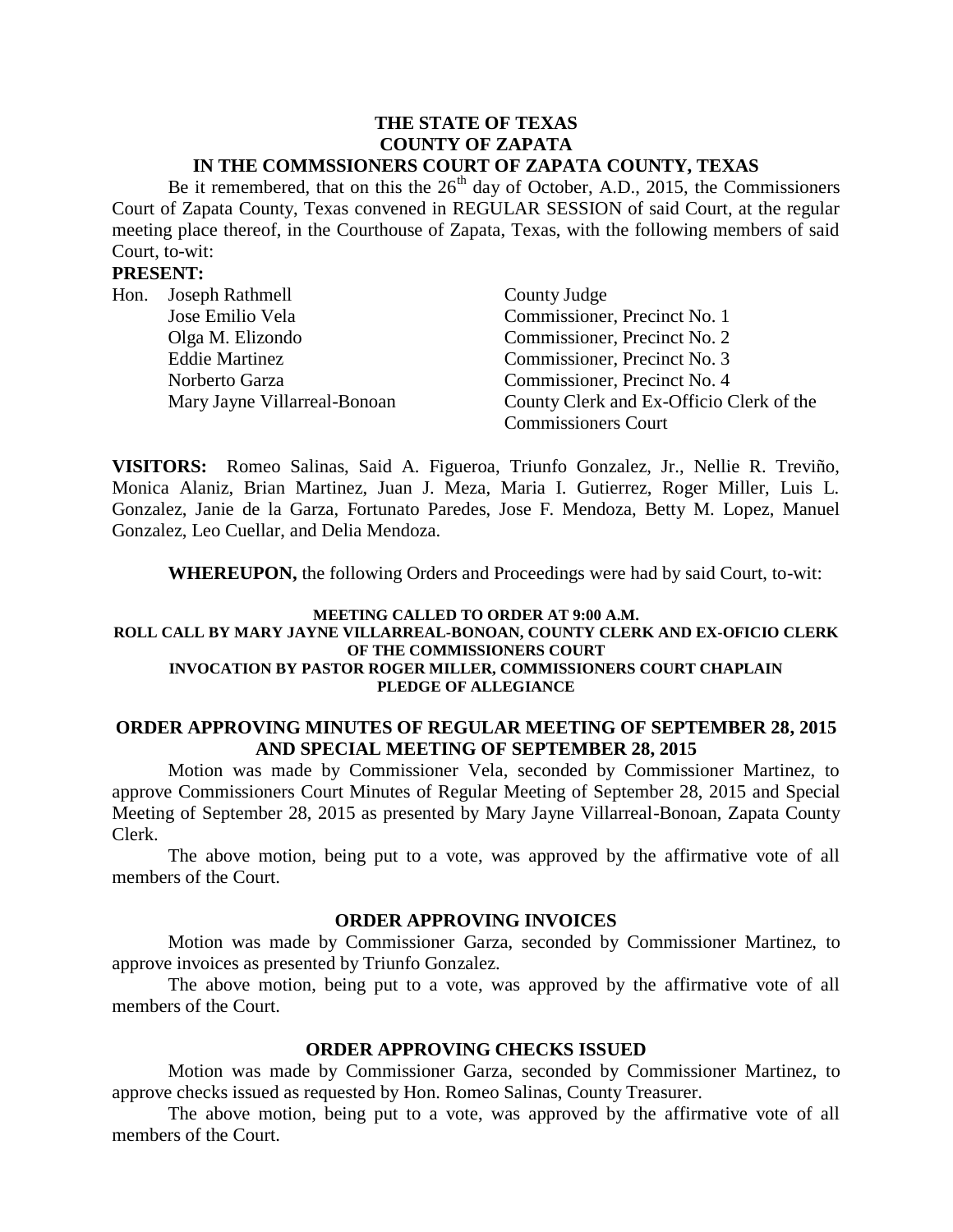### **AWARD OF RECOGNITION PLAQUES TO ZAPATA COUNTY WATERWORKS EMPLOYEES WHO RESPONDED TO WEEKEND EMERGENCY SITUATION AT SIESTA SHORES WCID PLANT**

Recognition plaques were awarded to Zapata Waterworks employees who responded to the weekend water emergency situation at Siesta Shores as follows: Domingo Eloy Castañeda, Carlos Ramos, Jesus Esequiel Gonzalez, Jr., Geronimo Galvan, Amador Sanchez, Meliton Valadez and Carlos Treviño, Jr. as requested by Honorable Joseph Rathmell, County Judge.

### **REPORT ON EMERGENCY WATER TANK SITUATION THAT OCCURRED IN THE SIESTA SHORES WCID PLANT**

Commissioner Martinez commented on the Siesta Shores WCID Plant water tank incident. Although he was in Virginia, drinking water was provided for the residents.

Manuel Gonzalez provided two written reports on the Siesta Shores WCID Plant water tank incident.

The Incident Report of 10-18-2015, stated that a ground storage tank at the Siesta Shores WCID Plant collapsed on October 17 at approximately 4:15 p.m. The Zapata County Water Works is assisting in the repairs of the existing equipment and the District has retained JC Investments to perform cleanup and repairs to said plant. The damaged tank will be removed and replaced with a temporary tank. Residents have been asked to curtail water usage to essential needs due to the emergency situation. Siesta Shores WCID thanked Zapata County Judge and Commissioners for their assistance.

Update Report of 10-23-2015 stated that an interconnection has been made between Zapata County Waterworks and Siesta Shores that is currently providing water to the residents at a reduced pressure as of Monday morning. Webb County has loaned the District a water tank used to supplement water to the residents. HEB provided 1700 cases of bottled water which are distributed to customers on a daily basis. As of October 23, Siesta Shores WCID has acquired a new replacement tank. The new tank project should be completed by October 30. The District is in the process of applying for coverage through Insurance, USDA RD Emergency Grant and Communities Unlimited Loan, the estimated cost of repairs is approximately \$200,000.

# **MOTION WAS MADE BY COMMISSIONER MARTINEZ, SECONDED BY COMMISSIONER GARZA, TO ENTER INTO EXECUTIVE SESSION**

# **MOTION WAS MADE BY COMMISSIONER GARZA, SECONDED BY COMMISSIONER MARTINEZ, TO RETURN TO REGULAR SESSION**

# **ORDER APPROVING PURCHASE OF STEEL WATER STORAGE TANK FOR SIESTA SHORES WCID PLANT**

Motion was made by Commissioner Martinez, seconded by Commissioner Garza, to approve the purchase of a steel water storage tank for the Siesta Shores W.C.I.D. in the amount of \$70,400.00, with funds to be allocated from the Catastrophic Fund, subject to agreement with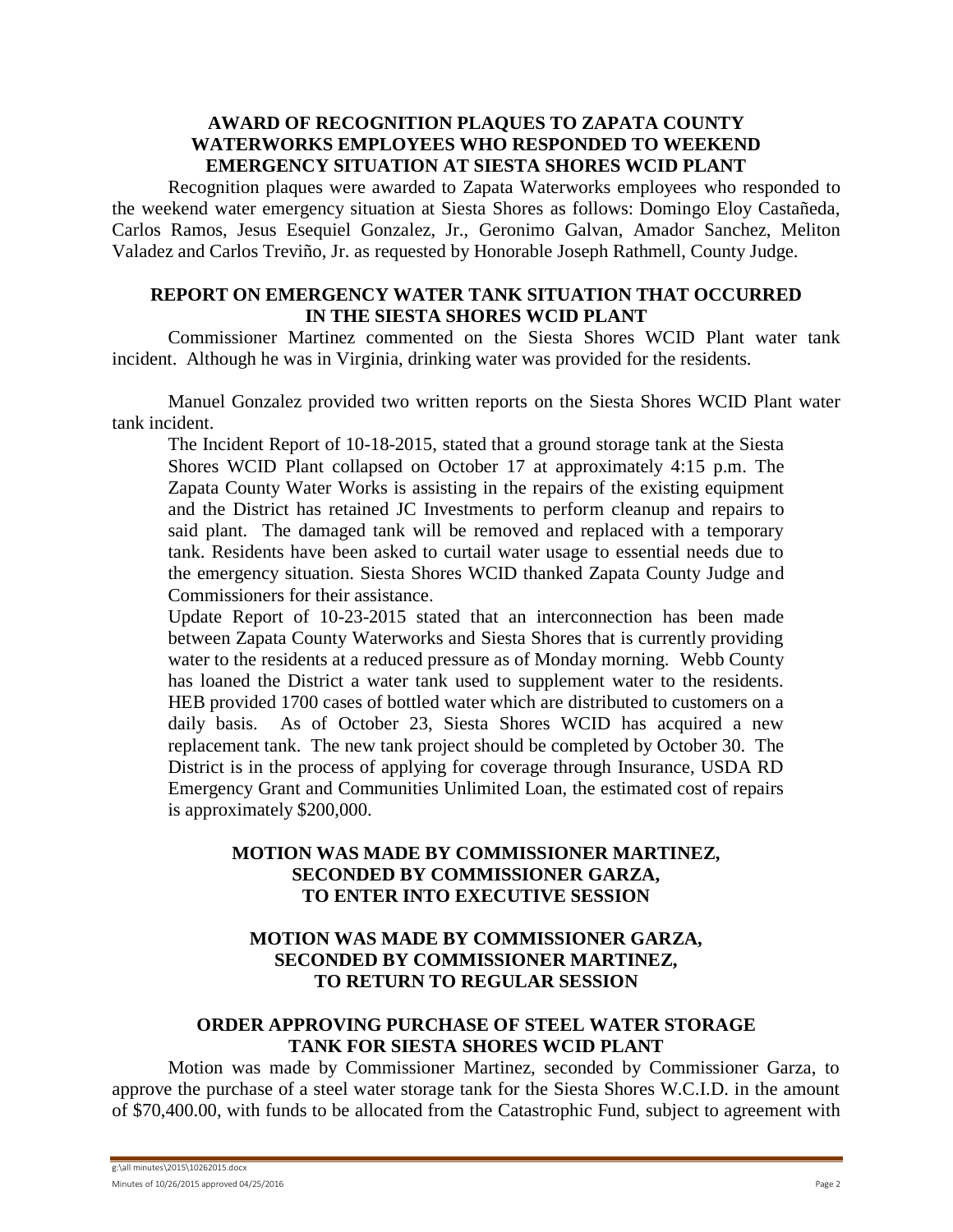the Siesta Shores WCID pursuant to Chapter 791 of the Government Code as requested by Honorable Joseph Rathmell, County Judge.

The above motion, being put to a vote, was approved by the affirmative vote of all members of the Court.

### **ORDER ACCEPTING RESIGNATION OF WILLIAM BUTTERFIELD AND ALLOW FIRE CHIEF TO HIRE A FIRE FIGHTER/PARAMEDIC OR PARAMEDIC**

Motion was made by Commissioner Garza, seconded by Commissioner Elizondo, to accept the resignation of William Butterfield and allow Fire Chief to hire a Fire Fighter/Paramedic or Paramedic, requested by Chief Juan J. Meza, Fire Chief.

The above motion, being put to a vote, was approved by the affirmative vote of all members of the Court.

#### **ORDER APPROVING 2016 TCDRS PLAN FOR ZAPATA COUNTY**

Motion was made by Commissioner Vela, seconded by Commissioner Garza, to approve the 2016 TCDRS plan for Zapata County, requested by Nellie R. Treviño, Personnel Director.

The above motion, being put to a vote, was approved by the affirmative vote of all members of the Court.

# **ORDER APPROVING ZAPATA COUNTY TO ENTER FIVE YEAR LEASE AGREEMENT WITH WORKFORCE SOLUTIONS FOR SOUTH TEXAS FOR LEASE OF PROPERTY LOCATED AT 605 U.S. HIGHWAY 83, SUITE B ZAPATA, TEXAS**

Motion was made by Commissioner Vela, seconded by Commissioner Garza, to approve and authorize Zapata County to enter into a five year (November 1, 2015 through October 31, 2020) lease agreement with Workforce Solutions for South Texas, whereby Workforce Solutions for South Texas will be leasing from Zapata County the property located at 605 U.S. Highway 83, Suite B, Zapata, Texas at a yearly rate of ONE (\$1.00) a year for a total amount of FIVE DOLLARS (\$5.00) over the lease term and authorizing the county Judge to execute all relevant documents, requested by Fortunato Paredes, Attorney at Law, J. Cruz & Associates.

The above motion, being put to a vote, was approved by the affirmative vote of all members of the Court.

### **Consultation with Attorney and possible action to update on personnel claim against Zapata County and address insurance deductible as requested by Nellie R. Treviño, Personnel Director. (This item was heard in Executive Session.)**

### **ORDER APPROVING CONSENT ITEMS**

Motion was made by Commissioner Martinez, seconded by Commissioner Garza, to approve installation of street lights as follows:

- a. 129 Nebraska Street at Black Bass Subdivision (Medina Electric Coop)
- b. 110 Veleño Road at Veleño Subdivision (AEP)

as requested by Hon. Jose E. Vela, Commissioner Pct. 1.

The above motion, being put to a vote, was approved by the affirmative vote of all members of the Court.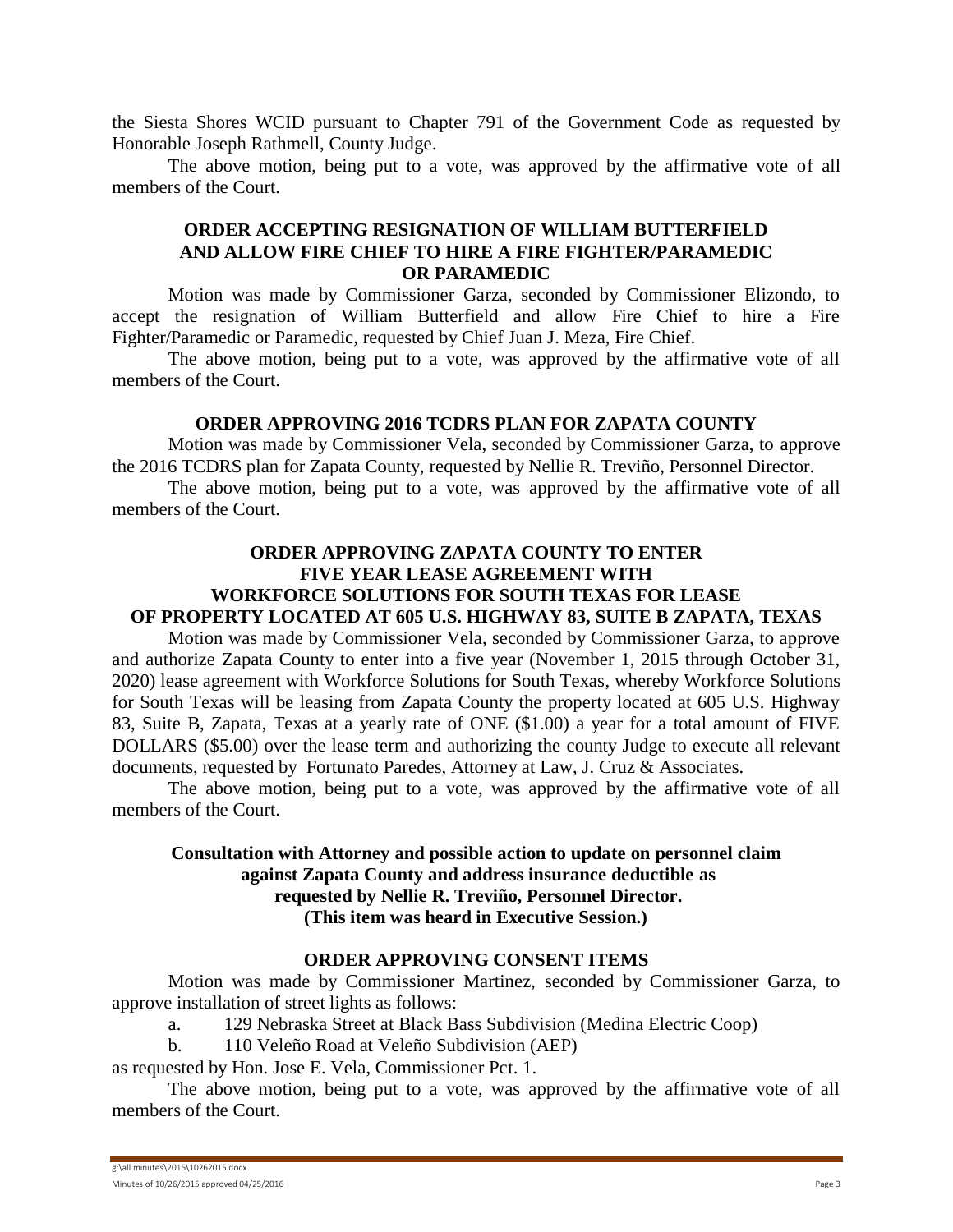Motion was made by Commissioner Martinez, seconded by Commissioner Garza, to approve installation of speed hump as follows:

a. 706 & Guerrero Street

as requested by Hon. Norberto Gaza, Commissioner Pct. 4.

The above motion, being put to a vote, was approved by the affirmative vote of all members of the Court.

Motion was made by Commissioner Martinez, seconded by Commissioner Garza, to approve installation of street light as follows:

a. 1312 4th & Medina

as requested by Hon. Norberto Garza, Commissioner Pct. 4.

The above motion, being put to a vote, was approved by the affirmative vote of all members of the Court.

# **ORDER APPROVING RESOLUTION AUTHORIZING GRANT FROM ZAPATA COUNTY TO ZAPATA COUNTY NUTRITION PROGRAM**

Motion was made by Commissioner Martinez, seconded by Commissioner Garza, to approve resolution authorizing a grant from Zapata County to the Zapata County Nutrition Program as they apply for grant funds from the Texas Department of Agriculture to supplement and extend existing services of home delivered meals to home bound persons in the County, requested by Rosalinda Gonzalez, Nutrition Program Director.

The above motion, being put to a vote, was approved by the affirmative vote of all members of the Court.

### **MOTION WAS MADE BY COMMISSIONER GARZA, SECONDED BY COMMISSIONER MARTINEZ, TO ENTER INTO EXECUTIVE SESSION**

## **MOTION WAS MADE BY COMMISSIONER GARZA, SECONDED BY COMMISSIONER MARTINEZ, TO RETURN TO REGULAR SESSION**

### **ORDER APPROVING REMAINING PAYMENT OF INSURANCE DEDUCTIBLE IN AN APPPROXIMATE AMOUNT OF \$6,400 AS DISCUSSED IN EXECUTIVE SESSION**

Motion was made by Commissioner Martinez, seconded by Commissioner Garza, to approve and authorize payment of deductible in an approximate amount of \$6,400 as discussed in executive session regarding personnel claim against Zapata County as requested by Nellie R. Treviño, Personnel Director.

*Executive Session is requested pursuant to Texas Government Code Title 5, Sub Chapter D, Section 551.072 (Real Property) and Section 551.071 (Consultation with Attorney).*

The above motion, being put to a vote, was approved by the affirmative vote of all members of the Court.

#### **COMMUNICATIONS**

Judge Rathmell addressed the Court and stated that County crews acknowledged that the County shop employees are prepared for the flood, if necessary.